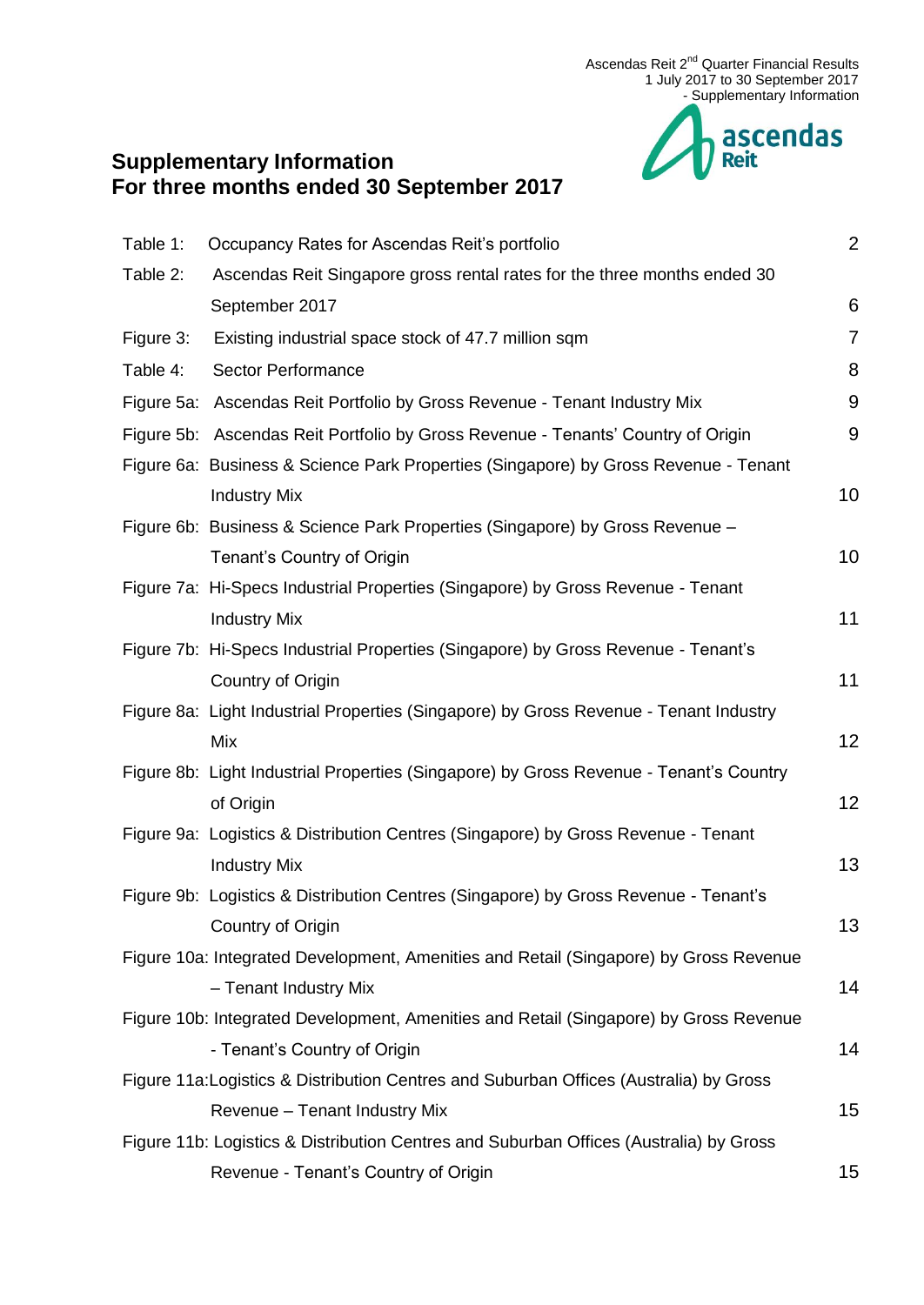

#### <span id="page-1-0"></span>**Table 1: Occupancy Rates for Ascendas Reit's portfolio**

|                |                                 | <b>Net</b>                    | <b>Occupancy as at</b> |           |           |  |
|----------------|---------------------------------|-------------------------------|------------------------|-----------|-----------|--|
| $\mathbf{A}$   | <b>MULTI-TENANT BUILDINGS</b>   | <b>Lettable</b><br>Area (sqm) | 30-Sep-17              | 30-Jun-17 | 31-Mar-17 |  |
|                | <b>Science Parks</b>            |                               |                        |           |           |  |
| 1              | The Alpha                       | 20,788                        | 69.9%                  | 70.2%     | 69.7%     |  |
| $\overline{2}$ | The Aries, Sparkle & Gemini     | 36,405                        | 78.9%                  | 78.7%     | 80.1%     |  |
| 3              | The Capricorn                   | 20,531                        | 55.5%                  | 60.9%     | 60.9%     |  |
| 4              | The Rutherford & Oasis          | 18,815                        | 72.4%                  | 73.1%     | 74.6%     |  |
| 5              | Neuros & Immunos                | 26,035                        | 99.9%                  | 99.7%     | 99.7%     |  |
| 6              | Cintech I                       | 10,529                        | 81.6%                  | 83.0%     | 78.2%     |  |
| $\overline{7}$ | Cintech II                      | 7,915                         | 94.1%                  | 94.4%     | 94.4%     |  |
| 8              | Cintech III & IV                | 18,459                        | 90.8%                  | 83.6%     | 93.8%     |  |
| 9              | The Galen                       | 21,829                        | 62.1%                  | 62.8%     | 69.9%     |  |
| 10             | Nexus @one-north                | 20,669                        | 100.0%                 | 100.0%    | 100.0%    |  |
| 11             | <b>The Kendall</b>              | 16,870                        | 93.7%                  | 94.9%     | 94.9%     |  |
| 12             | 12, 14 & 16 Science Park Drive  | 78,871                        | 100.0%                 | 100.0%    | 100.0%    |  |
|                | <b>Business Parks</b>           |                               |                        |           |           |  |
| 13             | <b>Honeywell Building</b>       | 14,399                        | 93.5%                  | 89.7%     | 89.7%     |  |
| 14             | Techquest                       | 6,723                         | 54.4%                  | 54.4%     | 55.9%     |  |
| 15             | iQuest@IBP                      | 9,136                         | 39.9%                  | 34.5%     | 34.5%     |  |
| 16             | Hansapoint@CBP                  | 16,417                        | 100.0%                 | 100.0%    | 100.0%    |  |
| 17             | <b>Acer Building</b>            | 22,454                        | 71.9%                  | 71.9%     | 71.9%     |  |
| 18             | 31 International Business Park  | 49,000                        | 78.0%                  | 78.0%     | 78.0%     |  |
|                | 1, 3 & 5 Changi Business Park   |                               |                        |           |           |  |
| 19             | Crescent                        | 62,948                        | 99.1%                  | 97.2%     | 97.8%     |  |
| 20             | Nordic European Centre          | 21,817                        | 84.7%                  | 85.4%     | 86.4%     |  |
| 21             | <b>AkzoNobel House</b>          | 15,012                        | 97.0%                  | 93.6%     | 93.6%     |  |
| 22             | 1 Changi Business Park Avenue 1 | 8,922                         | 68.2%                  | 68.2%     | 65.6%     |  |
| 23             | ONE@Changi City                 | 61,218                        | 97.8%                  | 97.8%     | 97.8%     |  |
|                | <b>Light Industrial</b>         |                               |                        |           |           |  |
| 24             | Techplace I                     | 59,531                        | 92.8%                  | 93.2%     | 95.7%     |  |
| 25             | Techplace II                    | 83,200                        | 82.9%                  | 81.3%     | 80.0%     |  |
| 26             | 27 Ubi Road 4                   | 7,215                         | 72.7%                  | 72.7%     | 91.2%     |  |
| 27             | Tampines Biz-Hub                | 14,458                        | 53.1%                  | 59.1%     | 72.5%     |  |
| 28             | Ubi Biz-Hub                     | 10,697                        | 96.3%                  | 96.3%     | 96.3%     |  |
| 29             | 84 Genting Lane                 | 9,737                         | 90.1%                  | 90.1%     | 90.1%     |  |
| 30             | 5 Tai Seng Drive                | 11,273                        | 88.2%                  | 88.2%     | 88.2%     |  |
| 31             | 3 Tai Seng Drive                | 11,845                        | 91.8%                  | 91.8%     | 91.8%     |  |
| 32             | 53 Serangoon North Avenue 4     | 7,763                         | 57.7%                  | 60.8%     | 59.4%     |  |
| 33             | FoodAxis @ Senoko               | 44,439                        | 97.7%                  | 100.0%    | 100.0%    |  |
| 34             | 25 Ubi Road 4                   | 6,151                         | 95.3%                  | 95.3%     | 92.9%     |  |
| 35             | 41 Changi South Ave 2           | 6,154                         | 21.8%                  | 21.8%     | 50.6%     |  |
| 36             | 37A Tampines Street 92          | 9,725                         | 59.3%                  | 92.1%     | 92.1%     |  |
| 37             | 18 Woodlands Loop               | 16,056                        | 100.0%                 | 100.0%    | 100.0%    |  |
| 38             | 52 Serangoon North Avenue 4     | 11,047                        | 92.9%                  | 100.0%    | 93.9%     |  |
| 39             | 2 Senoko South Road             | 17,840                        | 91.3%                  | 72.9%     | 64.0%     |  |
| 40             | <b>SB Building</b>              | 11,895                        | 100.0%                 | 100.0%    | 100.0%    |  |
| 41             | 35 Tampines Street 92           | 8,060                         | 71.0%                  | 71.0%     | 71.0%     |  |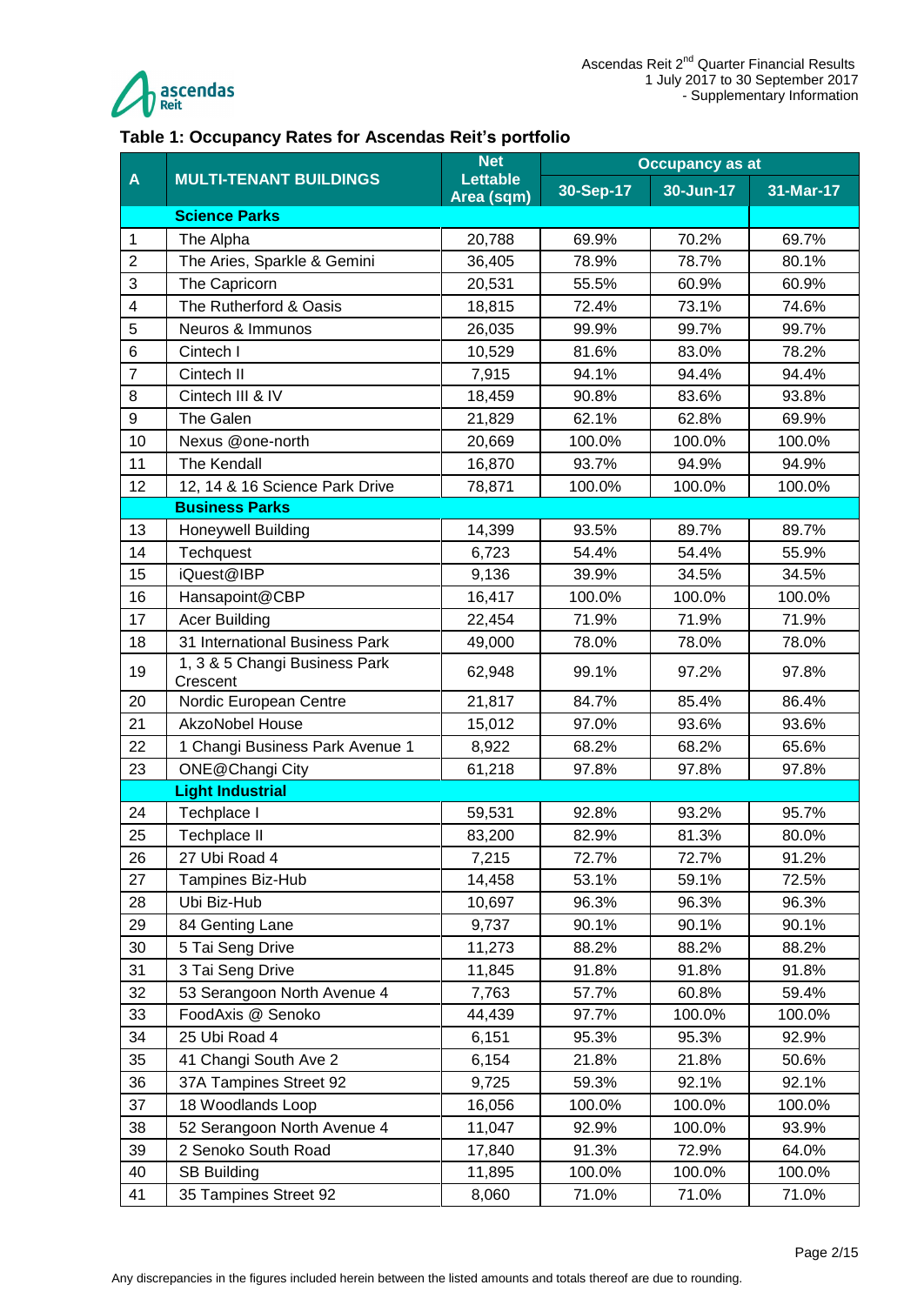

| 42<br><b>Techlink</b><br>36,331<br>73.5%<br>73.5%<br>75.5%<br>43<br><b>Siemens Centre</b><br>27,781<br>98.1%<br>98.1%<br>97.0%<br>44<br>41,278<br>86.6%<br>Techpoint<br>85.6%<br>88.5%<br>45<br><b>KA Centre</b><br>90.1%<br>87.0%<br>13,555<br>84.4%<br>46<br>83.6%<br><b>KA Place</b><br>6,652<br>79.5%<br>79.5%<br>47<br>71.6%<br>68.7%<br><b>Pacific Tech Centre</b><br>19,627<br>68.7%<br>48<br>75.9%<br>74.8%<br>Techview<br>37,645<br>74.8%<br>49<br>6,071<br>100.0%<br>100.0%<br>100.0%<br>1 Jalan Kilang<br>50<br><b>Corporation Place</b><br>55,711<br>65.7%<br>65.0%<br>62.4%<br>51<br>Telepark<br>100.0%<br>100.0%<br>99.8%<br>24,596<br>52<br>31 Ubi Road 1<br>77.5%<br>71.1%<br>71.1%<br>12,987<br>53<br>90.2%<br>93.6%<br>93.6%<br><b>Hyflux Innovation Centre</b><br>34,955<br>54<br>10 Toh Guan Road<br>66.1%<br>67.2%<br>67.2%<br>39,955<br><b>Logistics &amp; Distribution Centre</b><br>55<br>77.2%<br>LogisTech<br>30,144<br>79.3%<br>94.4%<br>56<br><b>Changi Logistics Centre</b><br>73.4%<br>69.6%<br>69.6%<br>39,460<br>57<br>4 Changi South Lane<br>96.2%<br>15,306<br>92.5%<br>89.4%<br>58<br>Xilin Districentre Building A&B<br>100.0%<br>20,788<br>100.0%<br>100.0%<br>59<br>Xilin Districentre Building D<br>73.0%<br>73.0%<br>73.0%<br>15,966<br>60<br>Logis Hub @ Clementi<br>23,071<br>90.8%<br>90.4%<br>90.4%<br>61<br>1 Changi South Lane<br>96.8%<br>96.8%<br>23,528<br>96.8%<br>62<br>99.3%<br>99.3%<br>Pioneer Hub<br>80,533<br>94.0%<br>63<br>Xilin Districentre Building C<br>13,035<br>92.0%<br>92.0%<br>92.0%<br>81.7%<br>81.7%<br>64<br>9 Changi South Street 3<br>24,028<br>81.7%<br>65<br>5 Toh Guan Road East<br>97.3%<br>97.3%<br>97.3%<br>23,607<br>66<br>30 Old Toh Tuck Road<br>14,103<br>67.2%<br>75.1%<br>75.9%<br>67<br>153,125<br>97.5%<br>95.1%<br>91.2%<br>40 Penjuru Lane<br>78.1%<br>66.3%<br>53.2%<br>68<br>71 Alps Avenue<br>11,053<br>20 Tuas Avenue 1 <sup>1</sup><br>69<br>0.0%<br>0.0%<br>0.0%<br>21 Changi South Avenue $2^2$<br>70<br>3,300<br>100.0%<br>100.0%<br>0.0%<br>71<br>20 Tuas Avenue 6 $3$<br>5,085<br>$0.0\%$ <sup>3</sup><br>100.0%<br>100.0%<br><b>Logistics &amp; Distribution Centres Australia</b><br>1A & 1B Raffles Glade<br>61.1%<br>100.0%<br>100.0%<br>72<br>21,694<br>73<br>1-15 Kellet Close<br>100.0%<br>100.0%<br>100.0%<br>23,205<br>484 - 490 Great Western Highway<br>74<br>13,304<br>100.0%<br>100.0%<br>100.0%<br>75<br>162 Australis Drive<br>96.4%<br>96.4%<br>96.4%<br>23,252<br>76<br>62 Stradbroke Street<br>100.0%<br>100.0%<br>41.7%<br>24,791<br>6 - 20 Clunies Ross Street<br>100.0%<br>100.0%<br>100.0%<br>77<br>38,579<br>494 - 500 Great Western Highway<br>100.0%<br>100.0%<br>58.5%<br>78<br>25,255<br>52 Fox Drive <sup>4</sup><br>79<br>18,041<br>100.0%<br>100.0%<br><b>Suburban Offices Australia</b><br>80<br>197 - 201 Coward Street<br>98.7%<br>98.7%<br>100.0%<br>22,628<br>100 Wickham Street <sup>5</sup><br>100.0%<br>81<br>13,131 | <b>Hi-Specs Industrial</b> |  |  |  |  |  |  |
|--------------------------------------------------------------------------------------------------------------------------------------------------------------------------------------------------------------------------------------------------------------------------------------------------------------------------------------------------------------------------------------------------------------------------------------------------------------------------------------------------------------------------------------------------------------------------------------------------------------------------------------------------------------------------------------------------------------------------------------------------------------------------------------------------------------------------------------------------------------------------------------------------------------------------------------------------------------------------------------------------------------------------------------------------------------------------------------------------------------------------------------------------------------------------------------------------------------------------------------------------------------------------------------------------------------------------------------------------------------------------------------------------------------------------------------------------------------------------------------------------------------------------------------------------------------------------------------------------------------------------------------------------------------------------------------------------------------------------------------------------------------------------------------------------------------------------------------------------------------------------------------------------------------------------------------------------------------------------------------------------------------------------------------------------------------------------------------------------------------------------------------------------------------------------------------------------------------------------------------------------------------------------------------------------------------------------------------------------------------------------------------------------------------------------------------------------------------------------------------------------------------------------------------------------------------------------------------------------------------------------------------------------------------------------------------------------------------------------------------------------------------------------------------------------------------------------------------------------------------------------------------------------------------------------------------------------------------|----------------------------|--|--|--|--|--|--|
|                                                                                                                                                                                                                                                                                                                                                                                                                                                                                                                                                                                                                                                                                                                                                                                                                                                                                                                                                                                                                                                                                                                                                                                                                                                                                                                                                                                                                                                                                                                                                                                                                                                                                                                                                                                                                                                                                                                                                                                                                                                                                                                                                                                                                                                                                                                                                                                                                                                                                                                                                                                                                                                                                                                                                                                                                                                                                                                                                              |                            |  |  |  |  |  |  |
|                                                                                                                                                                                                                                                                                                                                                                                                                                                                                                                                                                                                                                                                                                                                                                                                                                                                                                                                                                                                                                                                                                                                                                                                                                                                                                                                                                                                                                                                                                                                                                                                                                                                                                                                                                                                                                                                                                                                                                                                                                                                                                                                                                                                                                                                                                                                                                                                                                                                                                                                                                                                                                                                                                                                                                                                                                                                                                                                                              |                            |  |  |  |  |  |  |
|                                                                                                                                                                                                                                                                                                                                                                                                                                                                                                                                                                                                                                                                                                                                                                                                                                                                                                                                                                                                                                                                                                                                                                                                                                                                                                                                                                                                                                                                                                                                                                                                                                                                                                                                                                                                                                                                                                                                                                                                                                                                                                                                                                                                                                                                                                                                                                                                                                                                                                                                                                                                                                                                                                                                                                                                                                                                                                                                                              |                            |  |  |  |  |  |  |
|                                                                                                                                                                                                                                                                                                                                                                                                                                                                                                                                                                                                                                                                                                                                                                                                                                                                                                                                                                                                                                                                                                                                                                                                                                                                                                                                                                                                                                                                                                                                                                                                                                                                                                                                                                                                                                                                                                                                                                                                                                                                                                                                                                                                                                                                                                                                                                                                                                                                                                                                                                                                                                                                                                                                                                                                                                                                                                                                                              |                            |  |  |  |  |  |  |
|                                                                                                                                                                                                                                                                                                                                                                                                                                                                                                                                                                                                                                                                                                                                                                                                                                                                                                                                                                                                                                                                                                                                                                                                                                                                                                                                                                                                                                                                                                                                                                                                                                                                                                                                                                                                                                                                                                                                                                                                                                                                                                                                                                                                                                                                                                                                                                                                                                                                                                                                                                                                                                                                                                                                                                                                                                                                                                                                                              |                            |  |  |  |  |  |  |
|                                                                                                                                                                                                                                                                                                                                                                                                                                                                                                                                                                                                                                                                                                                                                                                                                                                                                                                                                                                                                                                                                                                                                                                                                                                                                                                                                                                                                                                                                                                                                                                                                                                                                                                                                                                                                                                                                                                                                                                                                                                                                                                                                                                                                                                                                                                                                                                                                                                                                                                                                                                                                                                                                                                                                                                                                                                                                                                                                              |                            |  |  |  |  |  |  |
|                                                                                                                                                                                                                                                                                                                                                                                                                                                                                                                                                                                                                                                                                                                                                                                                                                                                                                                                                                                                                                                                                                                                                                                                                                                                                                                                                                                                                                                                                                                                                                                                                                                                                                                                                                                                                                                                                                                                                                                                                                                                                                                                                                                                                                                                                                                                                                                                                                                                                                                                                                                                                                                                                                                                                                                                                                                                                                                                                              |                            |  |  |  |  |  |  |
|                                                                                                                                                                                                                                                                                                                                                                                                                                                                                                                                                                                                                                                                                                                                                                                                                                                                                                                                                                                                                                                                                                                                                                                                                                                                                                                                                                                                                                                                                                                                                                                                                                                                                                                                                                                                                                                                                                                                                                                                                                                                                                                                                                                                                                                                                                                                                                                                                                                                                                                                                                                                                                                                                                                                                                                                                                                                                                                                                              |                            |  |  |  |  |  |  |
|                                                                                                                                                                                                                                                                                                                                                                                                                                                                                                                                                                                                                                                                                                                                                                                                                                                                                                                                                                                                                                                                                                                                                                                                                                                                                                                                                                                                                                                                                                                                                                                                                                                                                                                                                                                                                                                                                                                                                                                                                                                                                                                                                                                                                                                                                                                                                                                                                                                                                                                                                                                                                                                                                                                                                                                                                                                                                                                                                              |                            |  |  |  |  |  |  |
|                                                                                                                                                                                                                                                                                                                                                                                                                                                                                                                                                                                                                                                                                                                                                                                                                                                                                                                                                                                                                                                                                                                                                                                                                                                                                                                                                                                                                                                                                                                                                                                                                                                                                                                                                                                                                                                                                                                                                                                                                                                                                                                                                                                                                                                                                                                                                                                                                                                                                                                                                                                                                                                                                                                                                                                                                                                                                                                                                              |                            |  |  |  |  |  |  |
|                                                                                                                                                                                                                                                                                                                                                                                                                                                                                                                                                                                                                                                                                                                                                                                                                                                                                                                                                                                                                                                                                                                                                                                                                                                                                                                                                                                                                                                                                                                                                                                                                                                                                                                                                                                                                                                                                                                                                                                                                                                                                                                                                                                                                                                                                                                                                                                                                                                                                                                                                                                                                                                                                                                                                                                                                                                                                                                                                              |                            |  |  |  |  |  |  |
|                                                                                                                                                                                                                                                                                                                                                                                                                                                                                                                                                                                                                                                                                                                                                                                                                                                                                                                                                                                                                                                                                                                                                                                                                                                                                                                                                                                                                                                                                                                                                                                                                                                                                                                                                                                                                                                                                                                                                                                                                                                                                                                                                                                                                                                                                                                                                                                                                                                                                                                                                                                                                                                                                                                                                                                                                                                                                                                                                              |                            |  |  |  |  |  |  |
|                                                                                                                                                                                                                                                                                                                                                                                                                                                                                                                                                                                                                                                                                                                                                                                                                                                                                                                                                                                                                                                                                                                                                                                                                                                                                                                                                                                                                                                                                                                                                                                                                                                                                                                                                                                                                                                                                                                                                                                                                                                                                                                                                                                                                                                                                                                                                                                                                                                                                                                                                                                                                                                                                                                                                                                                                                                                                                                                                              |                            |  |  |  |  |  |  |
|                                                                                                                                                                                                                                                                                                                                                                                                                                                                                                                                                                                                                                                                                                                                                                                                                                                                                                                                                                                                                                                                                                                                                                                                                                                                                                                                                                                                                                                                                                                                                                                                                                                                                                                                                                                                                                                                                                                                                                                                                                                                                                                                                                                                                                                                                                                                                                                                                                                                                                                                                                                                                                                                                                                                                                                                                                                                                                                                                              |                            |  |  |  |  |  |  |
|                                                                                                                                                                                                                                                                                                                                                                                                                                                                                                                                                                                                                                                                                                                                                                                                                                                                                                                                                                                                                                                                                                                                                                                                                                                                                                                                                                                                                                                                                                                                                                                                                                                                                                                                                                                                                                                                                                                                                                                                                                                                                                                                                                                                                                                                                                                                                                                                                                                                                                                                                                                                                                                                                                                                                                                                                                                                                                                                                              |                            |  |  |  |  |  |  |
|                                                                                                                                                                                                                                                                                                                                                                                                                                                                                                                                                                                                                                                                                                                                                                                                                                                                                                                                                                                                                                                                                                                                                                                                                                                                                                                                                                                                                                                                                                                                                                                                                                                                                                                                                                                                                                                                                                                                                                                                                                                                                                                                                                                                                                                                                                                                                                                                                                                                                                                                                                                                                                                                                                                                                                                                                                                                                                                                                              |                            |  |  |  |  |  |  |
|                                                                                                                                                                                                                                                                                                                                                                                                                                                                                                                                                                                                                                                                                                                                                                                                                                                                                                                                                                                                                                                                                                                                                                                                                                                                                                                                                                                                                                                                                                                                                                                                                                                                                                                                                                                                                                                                                                                                                                                                                                                                                                                                                                                                                                                                                                                                                                                                                                                                                                                                                                                                                                                                                                                                                                                                                                                                                                                                                              |                            |  |  |  |  |  |  |
|                                                                                                                                                                                                                                                                                                                                                                                                                                                                                                                                                                                                                                                                                                                                                                                                                                                                                                                                                                                                                                                                                                                                                                                                                                                                                                                                                                                                                                                                                                                                                                                                                                                                                                                                                                                                                                                                                                                                                                                                                                                                                                                                                                                                                                                                                                                                                                                                                                                                                                                                                                                                                                                                                                                                                                                                                                                                                                                                                              |                            |  |  |  |  |  |  |
|                                                                                                                                                                                                                                                                                                                                                                                                                                                                                                                                                                                                                                                                                                                                                                                                                                                                                                                                                                                                                                                                                                                                                                                                                                                                                                                                                                                                                                                                                                                                                                                                                                                                                                                                                                                                                                                                                                                                                                                                                                                                                                                                                                                                                                                                                                                                                                                                                                                                                                                                                                                                                                                                                                                                                                                                                                                                                                                                                              |                            |  |  |  |  |  |  |
|                                                                                                                                                                                                                                                                                                                                                                                                                                                                                                                                                                                                                                                                                                                                                                                                                                                                                                                                                                                                                                                                                                                                                                                                                                                                                                                                                                                                                                                                                                                                                                                                                                                                                                                                                                                                                                                                                                                                                                                                                                                                                                                                                                                                                                                                                                                                                                                                                                                                                                                                                                                                                                                                                                                                                                                                                                                                                                                                                              |                            |  |  |  |  |  |  |
|                                                                                                                                                                                                                                                                                                                                                                                                                                                                                                                                                                                                                                                                                                                                                                                                                                                                                                                                                                                                                                                                                                                                                                                                                                                                                                                                                                                                                                                                                                                                                                                                                                                                                                                                                                                                                                                                                                                                                                                                                                                                                                                                                                                                                                                                                                                                                                                                                                                                                                                                                                                                                                                                                                                                                                                                                                                                                                                                                              |                            |  |  |  |  |  |  |
|                                                                                                                                                                                                                                                                                                                                                                                                                                                                                                                                                                                                                                                                                                                                                                                                                                                                                                                                                                                                                                                                                                                                                                                                                                                                                                                                                                                                                                                                                                                                                                                                                                                                                                                                                                                                                                                                                                                                                                                                                                                                                                                                                                                                                                                                                                                                                                                                                                                                                                                                                                                                                                                                                                                                                                                                                                                                                                                                                              |                            |  |  |  |  |  |  |
|                                                                                                                                                                                                                                                                                                                                                                                                                                                                                                                                                                                                                                                                                                                                                                                                                                                                                                                                                                                                                                                                                                                                                                                                                                                                                                                                                                                                                                                                                                                                                                                                                                                                                                                                                                                                                                                                                                                                                                                                                                                                                                                                                                                                                                                                                                                                                                                                                                                                                                                                                                                                                                                                                                                                                                                                                                                                                                                                                              |                            |  |  |  |  |  |  |
|                                                                                                                                                                                                                                                                                                                                                                                                                                                                                                                                                                                                                                                                                                                                                                                                                                                                                                                                                                                                                                                                                                                                                                                                                                                                                                                                                                                                                                                                                                                                                                                                                                                                                                                                                                                                                                                                                                                                                                                                                                                                                                                                                                                                                                                                                                                                                                                                                                                                                                                                                                                                                                                                                                                                                                                                                                                                                                                                                              |                            |  |  |  |  |  |  |
|                                                                                                                                                                                                                                                                                                                                                                                                                                                                                                                                                                                                                                                                                                                                                                                                                                                                                                                                                                                                                                                                                                                                                                                                                                                                                                                                                                                                                                                                                                                                                                                                                                                                                                                                                                                                                                                                                                                                                                                                                                                                                                                                                                                                                                                                                                                                                                                                                                                                                                                                                                                                                                                                                                                                                                                                                                                                                                                                                              |                            |  |  |  |  |  |  |
|                                                                                                                                                                                                                                                                                                                                                                                                                                                                                                                                                                                                                                                                                                                                                                                                                                                                                                                                                                                                                                                                                                                                                                                                                                                                                                                                                                                                                                                                                                                                                                                                                                                                                                                                                                                                                                                                                                                                                                                                                                                                                                                                                                                                                                                                                                                                                                                                                                                                                                                                                                                                                                                                                                                                                                                                                                                                                                                                                              |                            |  |  |  |  |  |  |
|                                                                                                                                                                                                                                                                                                                                                                                                                                                                                                                                                                                                                                                                                                                                                                                                                                                                                                                                                                                                                                                                                                                                                                                                                                                                                                                                                                                                                                                                                                                                                                                                                                                                                                                                                                                                                                                                                                                                                                                                                                                                                                                                                                                                                                                                                                                                                                                                                                                                                                                                                                                                                                                                                                                                                                                                                                                                                                                                                              |                            |  |  |  |  |  |  |
|                                                                                                                                                                                                                                                                                                                                                                                                                                                                                                                                                                                                                                                                                                                                                                                                                                                                                                                                                                                                                                                                                                                                                                                                                                                                                                                                                                                                                                                                                                                                                                                                                                                                                                                                                                                                                                                                                                                                                                                                                                                                                                                                                                                                                                                                                                                                                                                                                                                                                                                                                                                                                                                                                                                                                                                                                                                                                                                                                              |                            |  |  |  |  |  |  |
|                                                                                                                                                                                                                                                                                                                                                                                                                                                                                                                                                                                                                                                                                                                                                                                                                                                                                                                                                                                                                                                                                                                                                                                                                                                                                                                                                                                                                                                                                                                                                                                                                                                                                                                                                                                                                                                                                                                                                                                                                                                                                                                                                                                                                                                                                                                                                                                                                                                                                                                                                                                                                                                                                                                                                                                                                                                                                                                                                              |                            |  |  |  |  |  |  |
|                                                                                                                                                                                                                                                                                                                                                                                                                                                                                                                                                                                                                                                                                                                                                                                                                                                                                                                                                                                                                                                                                                                                                                                                                                                                                                                                                                                                                                                                                                                                                                                                                                                                                                                                                                                                                                                                                                                                                                                                                                                                                                                                                                                                                                                                                                                                                                                                                                                                                                                                                                                                                                                                                                                                                                                                                                                                                                                                                              |                            |  |  |  |  |  |  |
|                                                                                                                                                                                                                                                                                                                                                                                                                                                                                                                                                                                                                                                                                                                                                                                                                                                                                                                                                                                                                                                                                                                                                                                                                                                                                                                                                                                                                                                                                                                                                                                                                                                                                                                                                                                                                                                                                                                                                                                                                                                                                                                                                                                                                                                                                                                                                                                                                                                                                                                                                                                                                                                                                                                                                                                                                                                                                                                                                              |                            |  |  |  |  |  |  |
|                                                                                                                                                                                                                                                                                                                                                                                                                                                                                                                                                                                                                                                                                                                                                                                                                                                                                                                                                                                                                                                                                                                                                                                                                                                                                                                                                                                                                                                                                                                                                                                                                                                                                                                                                                                                                                                                                                                                                                                                                                                                                                                                                                                                                                                                                                                                                                                                                                                                                                                                                                                                                                                                                                                                                                                                                                                                                                                                                              |                            |  |  |  |  |  |  |
|                                                                                                                                                                                                                                                                                                                                                                                                                                                                                                                                                                                                                                                                                                                                                                                                                                                                                                                                                                                                                                                                                                                                                                                                                                                                                                                                                                                                                                                                                                                                                                                                                                                                                                                                                                                                                                                                                                                                                                                                                                                                                                                                                                                                                                                                                                                                                                                                                                                                                                                                                                                                                                                                                                                                                                                                                                                                                                                                                              |                            |  |  |  |  |  |  |
|                                                                                                                                                                                                                                                                                                                                                                                                                                                                                                                                                                                                                                                                                                                                                                                                                                                                                                                                                                                                                                                                                                                                                                                                                                                                                                                                                                                                                                                                                                                                                                                                                                                                                                                                                                                                                                                                                                                                                                                                                                                                                                                                                                                                                                                                                                                                                                                                                                                                                                                                                                                                                                                                                                                                                                                                                                                                                                                                                              |                            |  |  |  |  |  |  |
|                                                                                                                                                                                                                                                                                                                                                                                                                                                                                                                                                                                                                                                                                                                                                                                                                                                                                                                                                                                                                                                                                                                                                                                                                                                                                                                                                                                                                                                                                                                                                                                                                                                                                                                                                                                                                                                                                                                                                                                                                                                                                                                                                                                                                                                                                                                                                                                                                                                                                                                                                                                                                                                                                                                                                                                                                                                                                                                                                              |                            |  |  |  |  |  |  |
|                                                                                                                                                                                                                                                                                                                                                                                                                                                                                                                                                                                                                                                                                                                                                                                                                                                                                                                                                                                                                                                                                                                                                                                                                                                                                                                                                                                                                                                                                                                                                                                                                                                                                                                                                                                                                                                                                                                                                                                                                                                                                                                                                                                                                                                                                                                                                                                                                                                                                                                                                                                                                                                                                                                                                                                                                                                                                                                                                              |                            |  |  |  |  |  |  |
|                                                                                                                                                                                                                                                                                                                                                                                                                                                                                                                                                                                                                                                                                                                                                                                                                                                                                                                                                                                                                                                                                                                                                                                                                                                                                                                                                                                                                                                                                                                                                                                                                                                                                                                                                                                                                                                                                                                                                                                                                                                                                                                                                                                                                                                                                                                                                                                                                                                                                                                                                                                                                                                                                                                                                                                                                                                                                                                                                              |                            |  |  |  |  |  |  |
|                                                                                                                                                                                                                                                                                                                                                                                                                                                                                                                                                                                                                                                                                                                                                                                                                                                                                                                                                                                                                                                                                                                                                                                                                                                                                                                                                                                                                                                                                                                                                                                                                                                                                                                                                                                                                                                                                                                                                                                                                                                                                                                                                                                                                                                                                                                                                                                                                                                                                                                                                                                                                                                                                                                                                                                                                                                                                                                                                              |                            |  |  |  |  |  |  |
|                                                                                                                                                                                                                                                                                                                                                                                                                                                                                                                                                                                                                                                                                                                                                                                                                                                                                                                                                                                                                                                                                                                                                                                                                                                                                                                                                                                                                                                                                                                                                                                                                                                                                                                                                                                                                                                                                                                                                                                                                                                                                                                                                                                                                                                                                                                                                                                                                                                                                                                                                                                                                                                                                                                                                                                                                                                                                                                                                              |                            |  |  |  |  |  |  |
|                                                                                                                                                                                                                                                                                                                                                                                                                                                                                                                                                                                                                                                                                                                                                                                                                                                                                                                                                                                                                                                                                                                                                                                                                                                                                                                                                                                                                                                                                                                                                                                                                                                                                                                                                                                                                                                                                                                                                                                                                                                                                                                                                                                                                                                                                                                                                                                                                                                                                                                                                                                                                                                                                                                                                                                                                                                                                                                                                              |                            |  |  |  |  |  |  |
|                                                                                                                                                                                                                                                                                                                                                                                                                                                                                                                                                                                                                                                                                                                                                                                                                                                                                                                                                                                                                                                                                                                                                                                                                                                                                                                                                                                                                                                                                                                                                                                                                                                                                                                                                                                                                                                                                                                                                                                                                                                                                                                                                                                                                                                                                                                                                                                                                                                                                                                                                                                                                                                                                                                                                                                                                                                                                                                                                              |                            |  |  |  |  |  |  |
|                                                                                                                                                                                                                                                                                                                                                                                                                                                                                                                                                                                                                                                                                                                                                                                                                                                                                                                                                                                                                                                                                                                                                                                                                                                                                                                                                                                                                                                                                                                                                                                                                                                                                                                                                                                                                                                                                                                                                                                                                                                                                                                                                                                                                                                                                                                                                                                                                                                                                                                                                                                                                                                                                                                                                                                                                                                                                                                                                              |                            |  |  |  |  |  |  |
|                                                                                                                                                                                                                                                                                                                                                                                                                                                                                                                                                                                                                                                                                                                                                                                                                                                                                                                                                                                                                                                                                                                                                                                                                                                                                                                                                                                                                                                                                                                                                                                                                                                                                                                                                                                                                                                                                                                                                                                                                                                                                                                                                                                                                                                                                                                                                                                                                                                                                                                                                                                                                                                                                                                                                                                                                                                                                                                                                              |                            |  |  |  |  |  |  |

<sup>—&</sup>lt;br><sup>1</sup> 20 Tuas Avenue 1 was de-commissioned for re-development.<br><sup>2</sup> 7,200 sqm of space was de-commissioned at 21 Changi South Avenue 2 due to asset enhancement works.<br><sup>3</sup> 20 Tuas Avenue 6 was converted from a single-tenant

52 Fox Drive was acquired on 3 April 2017. 5 100 Wickham Street was acquired on 25 September 2017.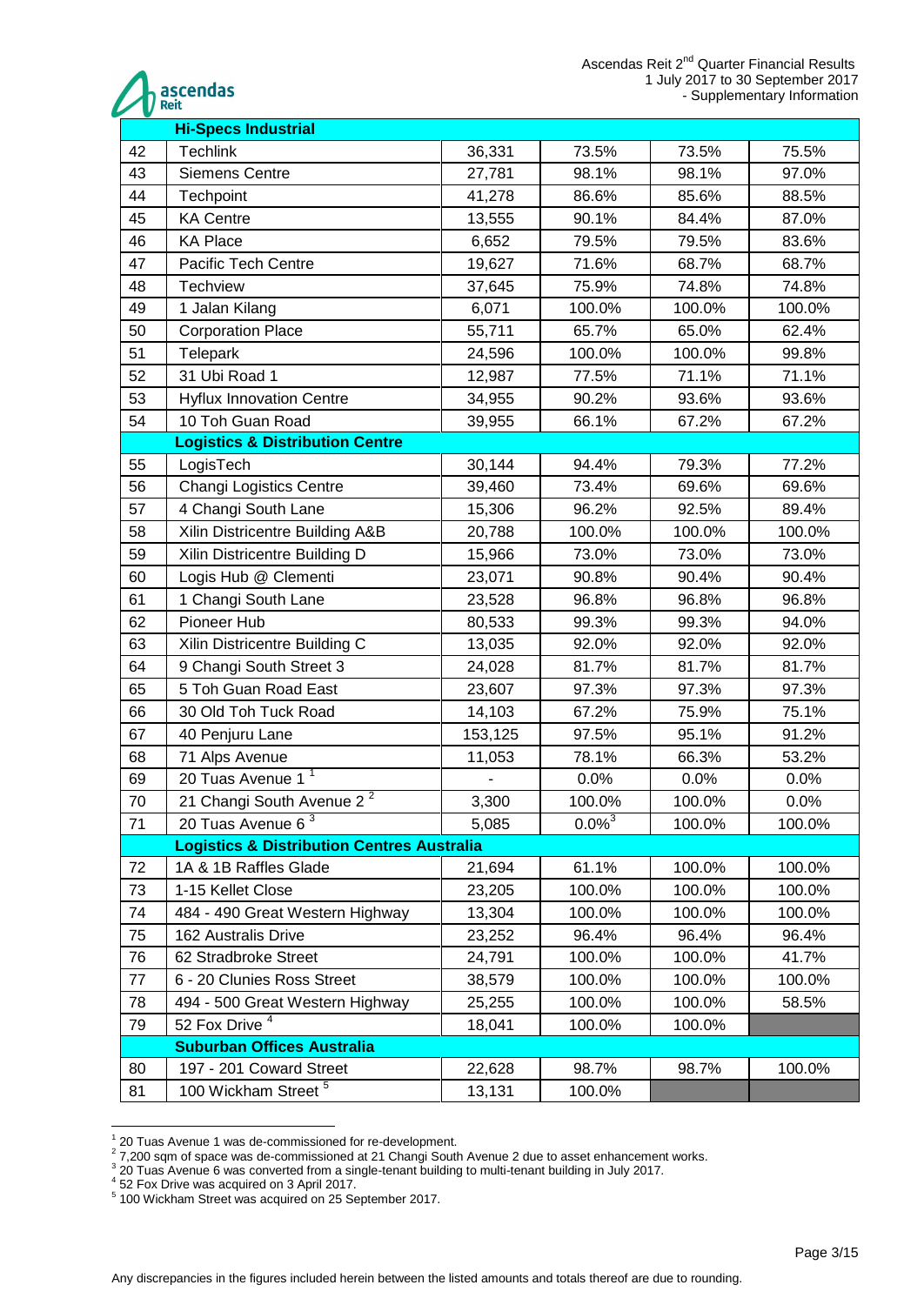

|     | <b>Integrated Development, Amenities &amp; Retail</b>   |           |       |           |       |  |  |  |  |
|-----|---------------------------------------------------------|-----------|-------|-----------|-------|--|--|--|--|
| -82 | 68.734<br>92.7%<br>93.2%<br>93.5%<br>Aperia             |           |       |           |       |  |  |  |  |
|     | <b>Sub-total for Multi-tenanted</b><br><b>Buildings</b> | 2,078,736 | 87.7% | $.87.0\%$ | 85.0% |  |  |  |  |

|           | <b>SINGLE-TENANT BUILDINGS</b>                        | <b>Net</b>                    | <b>Occupancy as at</b> |           |             |  |  |
|-----------|-------------------------------------------------------|-------------------------------|------------------------|-----------|-------------|--|--|
| <b>B.</b> |                                                       | <b>Lettable</b><br>Area (sqm) | 30-Sep-17              | 30-Jun-17 | $31-Mar-17$ |  |  |
|           | <b>Science Parks</b>                                  |                               |                        |           |             |  |  |
| 83        | TÜV SÜD PSB Building                                  | 21,343                        | 100.0%                 | 100.0%    | 100.0%      |  |  |
|           | <b>Business Parks</b>                                 |                               |                        |           |             |  |  |
| 84        | <b>DBS Asia Hub</b>                                   | 38,172                        | 100.0%                 | 100.0%    | 100.0%      |  |  |
|           | <b>Light Industrial</b>                               |                               |                        |           |             |  |  |
| 85        | Osim Headquarters                                     | 15,068                        | 100.0%                 | 100.0%    | 100.0%      |  |  |
| 86        | <b>Hyflux Building</b>                                | 16,980                        | 100.0%                 | 100.0%    | 100.0%      |  |  |
| 87        | Hoya Building                                         | 6,282                         | 100.0%                 | 100.0%    | 100.0%      |  |  |
| 88        | <b>Hamilton Sundstrand Building</b>                   | 16,744                        | 100.0%                 | 100.0%    | 100.0%      |  |  |
| 89        | Thales Building (1 & II)                              | 7,772                         | 100.0%                 | 100.0%    | 100.0%      |  |  |
| 90        | 11 Woodlands Terrace                                  | 2,219                         | 100.0%                 | 100.0%    | 100.0%      |  |  |
| 91        | 9 Woodlands Terrace                                   | 2,341                         | 100.0%                 | 100.0%    | 100.0%      |  |  |
| 92        | 8 Loyang Way 1                                        | 13,725                        | 100.0%                 | 100.0%    | 100.0%      |  |  |
| 93        | 31 Joo Koon Circle                                    | 15,421                        | 100.0%                 | 100.0%    | 100.0%      |  |  |
| 94        | 247 Alexandra Road                                    | 12,803                        | 100.0%                 | 100.0%    | 100.0%      |  |  |
| 95        | 12 Woodlands Loop                                     | 16,077                        | 100.0%                 | 100.0%    | 100.0%      |  |  |
|           | <b>Hi-Specs Industrial (Data Centres)</b>             |                               |                        |           |             |  |  |
| 96        | Kim Chuan Telecommunications<br>Complex               | 25,129                        | 100.0%                 | 100.0%    | 100.0%      |  |  |
| 97        | 38A Kim Chuan Road                                    | 32,885                        | 100.0%                 | 100.0%    | 100.0%      |  |  |
|           | <b>Hi-Specs Industrial</b>                            |                               |                        |           |             |  |  |
| 98        | Infineon Building                                     | 27,278                        | 100.0%                 | 100.0%    | 100.0%      |  |  |
| 99        | Wisma Gulab                                           | 11,821                        | 100.0%                 | 100.0%    | 100.0%      |  |  |
| 100       | 138 Depot Road                                        | 26,485                        | 100.0%                 | 100.0%    | 100.0%      |  |  |
| 101       | 2 Changi South Lane                                   | 20,939                        | 100.0%                 | 100.0%    | 100.0%      |  |  |
| 102       | <b>CGG Veritas Hub</b>                                | 8,671                         | 100.0%                 | 100.0%    | 100.0%      |  |  |
| 103       | 30 Tampines Industrial Avenue 3                       | 9,593                         | 100.0%                 | 100.0%    | 100.0%      |  |  |
| 104       | 50 Kallang Avenue <sup>6</sup>                        | 18,970                        | 100.0%                 | 100.0%    | 0.0%        |  |  |
|           | <b>Logistics &amp; Distribution Centres</b>           |                               |                        |           |             |  |  |
| 105       | 21 Jalan Buroh                                        | 48,167                        | 100.0%                 | 100.0%    | 100.0%      |  |  |
| 106       | 19 & 21 Pandan Avenue                                 | 71,749                        | 100.0%                 | 100.0%    | 100.0%      |  |  |
| 107       | 11 Changi North Way                                   | 9,494                         | 100.0%                 | 100.0%    | 100.0%      |  |  |
| 108       | 15 Changi North Way                                   | 28,974                        | 100.0%                 | 100.0%    | 100.0%      |  |  |
| 109       | 90 Alps Avenue                                        | 26,277                        | 100.0%                 | 100.0%    | 100.0%      |  |  |
|           | <b>Logistics &amp; Distribution Centres Australia</b> |                               |                        |           |             |  |  |
| 110       | 7 Grevillea Street                                    | 51,709                        | 100.0%                 | 100.0%    | 100.0%      |  |  |
| 111       | 1 Distribution Place, Seven Hills                     | 13,555                        | 100.0%                 | 100.0%    | 100.0%      |  |  |
| 112       | 5 Eucalyptus Place                                    | 7,812                         | 100.0%                 | 100.0%    | 100.0%      |  |  |
| 113       | Lot 4 Honeycomb Drive                                 | 19,918                        | 100.0%                 | 100.0%    | 100.0%      |  |  |

 6 50 Kallang Avenue was re-developed and handed over to a single-tenant in June 2017.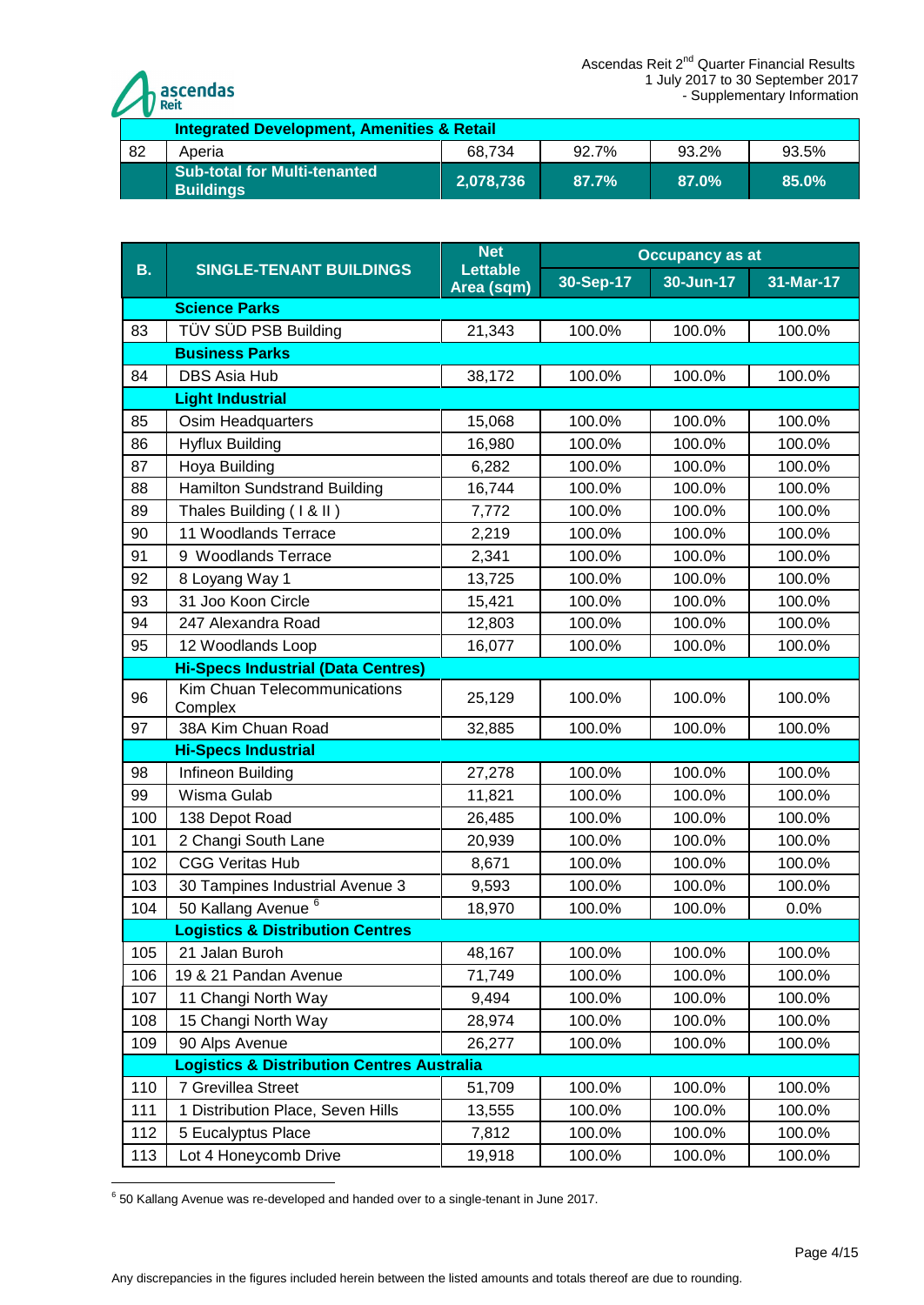Ascendas Reit 2<sup>nd</sup> Quarter Financial Results 1 July 2017 to 30 September 2017 - Supplementary Information

ascendas

| 114 | 94 Lenore Drive                                          | 20,632    | 100.0% | 100.0% | 100.0% |
|-----|----------------------------------------------------------|-----------|--------|--------|--------|
| 115 | 2-56 Australand Drive                                    | 41,318    | 100.0% | 100.0% | 100.0% |
| 116 | 62 Sandstone Place                                       | 9,260     | 100.0% | 100.0% | 100.0% |
| 117 | 92 Sandstone Place                                       | 13,738    | 100.0% | 100.0% | 100.0% |
| 118 | 99 Radius Drive                                          | 14,543    | 100.0% | 100.0% | 100.0% |
| 119 | 77 Logistics Place                                       | 14,296    | 100.0% | 100.0% | 100.0% |
| 120 | 82 Noosa Street                                          | 38,000    | 100.0% | 100.0% | 100.0% |
| 121 | 2-16 Aylesbury Drive                                     | 17,513    | 100.0% | 100.0% | 100.0% |
| 122 | 35-61 South Park Drive                                   | 32,167    | 100.0% | 100.0% | 100.0% |
| 123 | 81 - 89 Drake Boulevard                                  | 14,099    | 100.0% | 100.0% | 100.0% |
| 124 | 9 Andretti Court                                         | 24,140    | 100.0% | 100.0% | 100.0% |
| 125 | 14 - 28 Ordish Road                                      | 28,189    | 100.0% | 100.0% | 100.0% |
| 126 | 31 Permas Way                                            | 44,540    | 100.0% | 100.0% | 100.0% |
| 127 | 676 - 698 Kororoit Creek Road                            | 44,036    | 100.0% | 100.0% | 100.0% |
| 128 | 700 - 718 Kororoit Creek Road                            | 28,020    | 100.0% | 100.0% | 100.0% |
| 129 | 35 Baile Road                                            | 20,895    | 100.0% | 100.0% | 100.0% |
|     | <b>Integrated Development, Amenities &amp; Retail</b>    |           |        |        |        |
| 130 | <b>Courts Megastore</b>                                  | 28,410    | 100.0% | 100.0% | 100.0% |
| 131 | <b>Giant Hypermart</b>                                   | 42,178    | 100.0% | 100.0% | 100.0% |
|     | <b>Sub-total for Single-tenanted</b><br><b>Buildings</b> | 1,120,348 | 100.0% | 100.0% | 100.0% |
|     | <b>Portfolio Total</b>                                   | 3,199,556 | 92.0%  | 91.6%  | 90.2%  |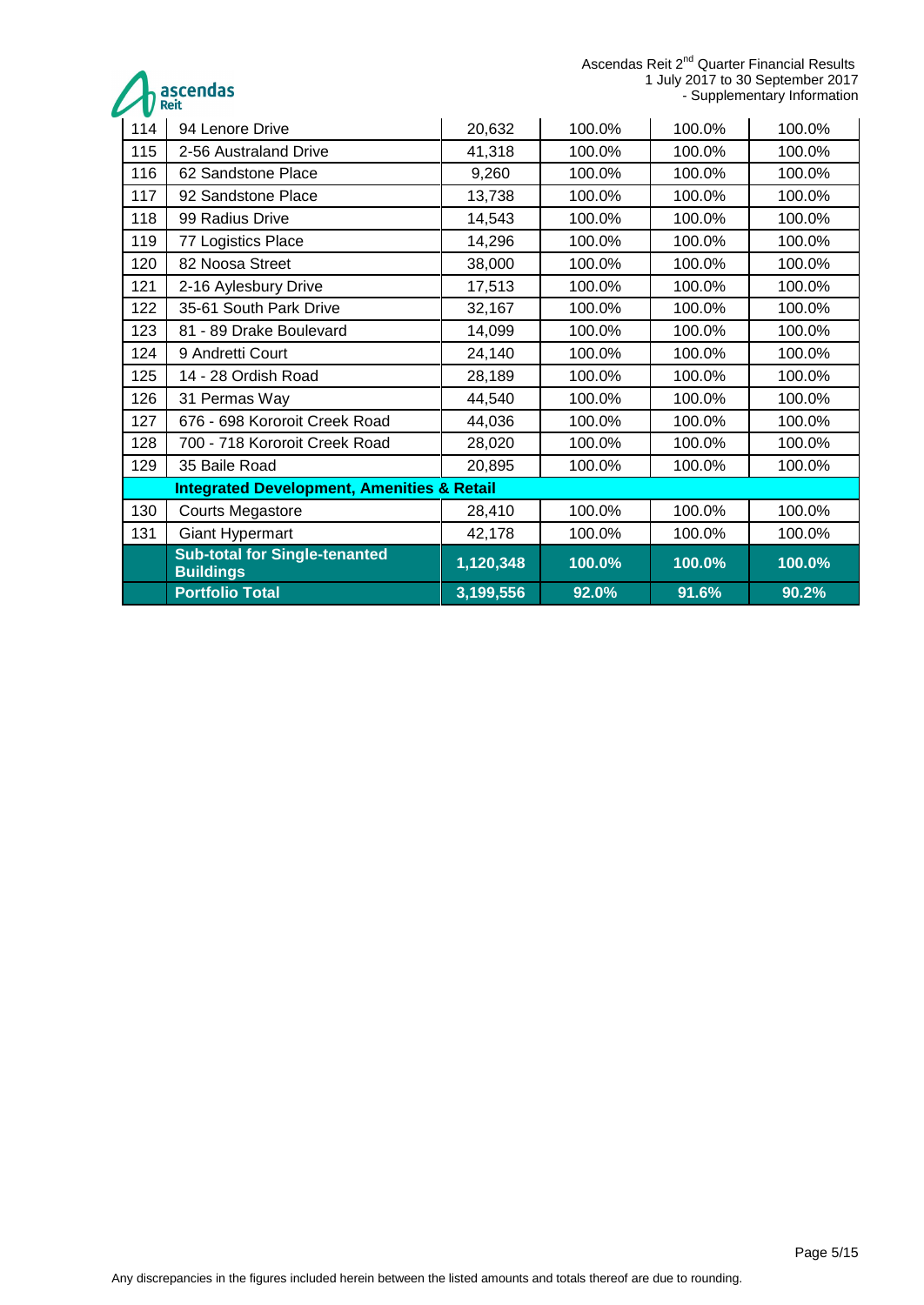

# <span id="page-5-0"></span>**Table 2: Ascendas Reit Singapore gross rental rates for the three months ended 30 September 2017**

| <b>Gross Rental Rates (S\$ psf per month)</b>  |                 |                                                           |               |                 |  |  |  |
|------------------------------------------------|-----------------|-----------------------------------------------------------|---------------|-----------------|--|--|--|
|                                                |                 | <b>Ascendas Reit's</b><br>(psf per month)<br>Market $(1)$ |               |                 |  |  |  |
| <b>Sector</b>                                  | Range           | Weighted<br>Average <sup>(2)</sup>                        | <b>Median</b> | (psf per month) |  |  |  |
| Business &<br>Science Park<br>(Rest of island) | $$3.40 - $5.51$ | \$4.17                                                    | \$4.10        | \$3.70          |  |  |  |
| Business &<br>Science Park (City<br>fringe)    | \$5.40 - \$5.80 | \$5.56                                                    | \$5.52        | \$5.50          |  |  |  |
| Hi-Specs industrial                            | $$2.20 - $4.30$ | \$2.98                                                    | \$2.98        | \$3.15          |  |  |  |
| Light Industrial &<br><b>Flatted Factories</b> | $$1.40 - $2.81$ | \$1.73                                                    | \$1.71        | $$1.63^{(3)}$   |  |  |  |
| Logistics &<br><b>Distribution</b><br>Centres  | $$0.75 - $1.70$ | \$1.62                                                    | \$1.50        | $$1.62^{(4)}$   |  |  |  |

Notes:

- (1) Source: JTC, CBRE data
- (2) Ascendas Reit's rates are based on the weighted average of gross rental rates for new leases, expansions and renewals
- (3) S\$1.63 psf per month for ground floor space. S\$1.29 psf per month achieved for upper floor space
- (4) S\$1.62 psf per month for ground floor space. S\$1.25 psf per month achieved for upper floor space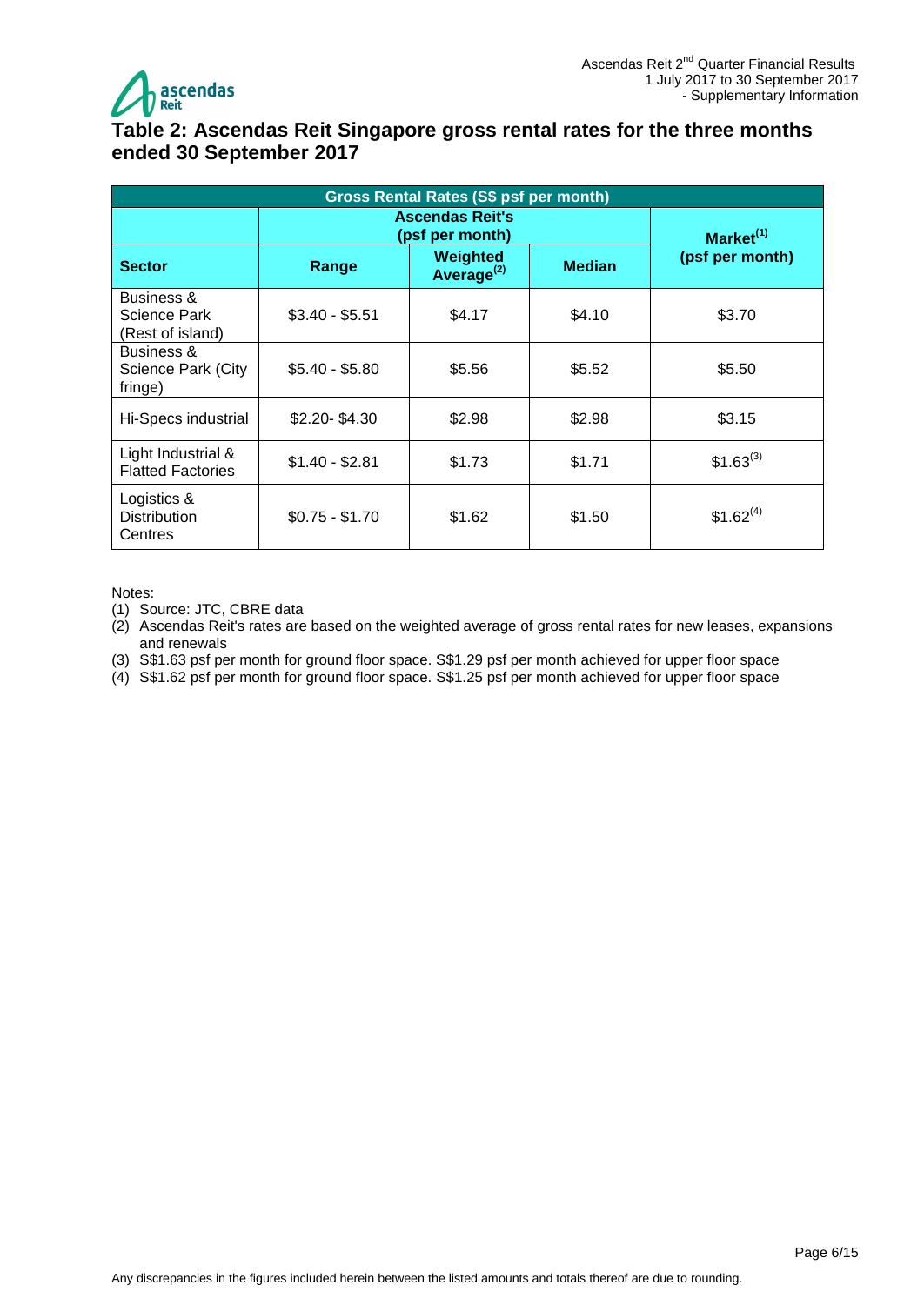

### <span id="page-6-0"></span>**Figure 3: Existing industrial space stock of 47.7 million sqm**



Source: JTC, Ascendas Reit research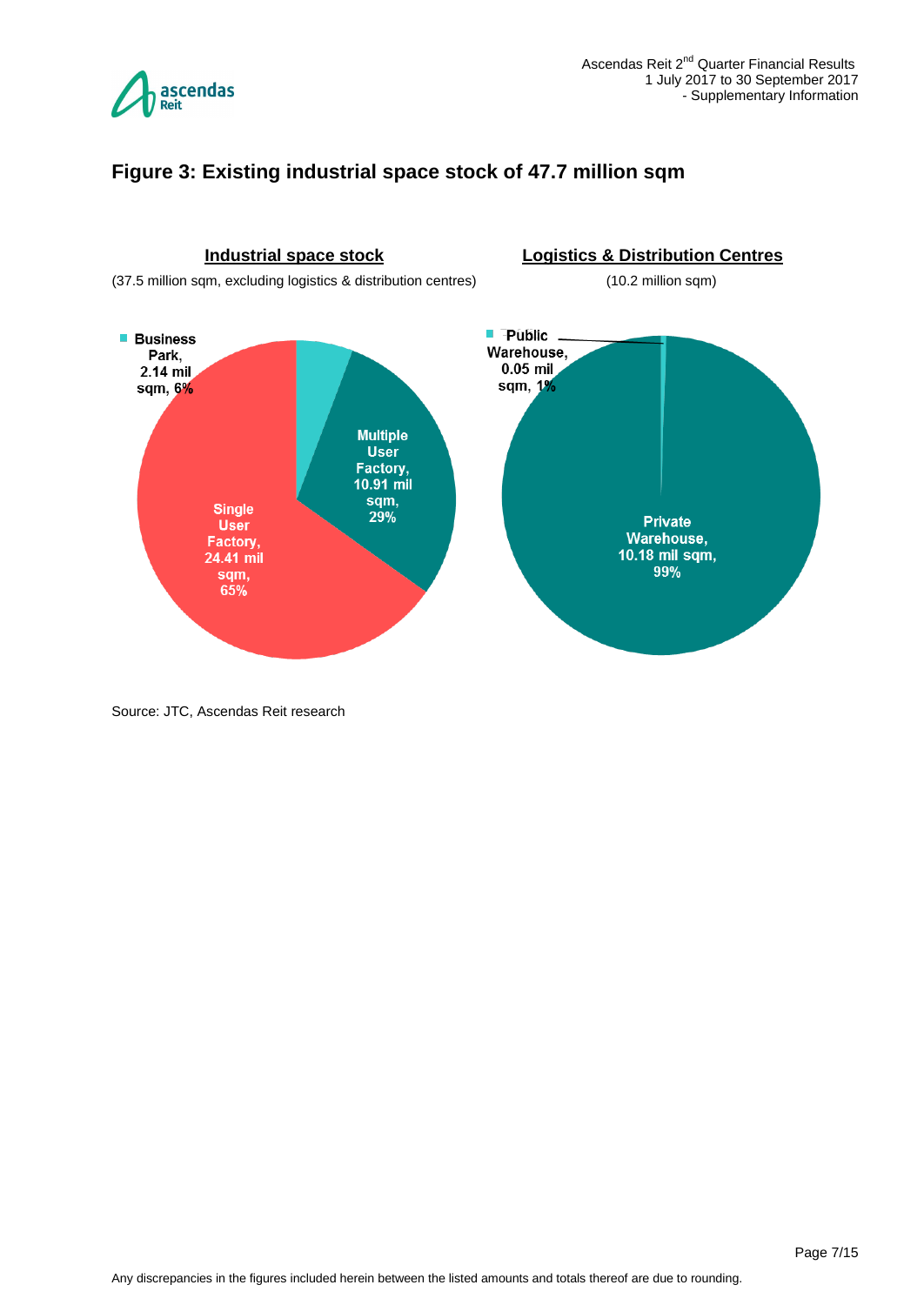

#### <span id="page-7-0"></span>**Table 4: Sector Performance**

Net Property Income for 3 months ended 30 September 2017 and 30 September 2016

|                                               |                         |           | Group <sup>(1)</sup> |          |           |
|-----------------------------------------------|-------------------------|-----------|----------------------|----------|-----------|
|                                               | <b>Actual</b><br>Actual |           |                      |          |           |
|                                               |                         | 2Q FY1718 | 2Q FY1617            | Variance | Variance  |
|                                               |                         | S\$'000   | S\$'000              | S\$'000  | %         |
| <b>SINGAPORE</b>                              | <b>Notes</b>            |           |                      |          |           |
| <b>Gross Revenue</b>                          |                         |           |                      |          |           |
| <b>Business Park</b>                          | (2)                     | 73,972    | 68,274               | 5,698    | 8.3%      |
| Hi-Specs Industrial                           |                         | 48,363    | 47,912               | 450      | 0.9%      |
| Light Industrial                              | (4)                     | 23,076    | 23,680               | (604)    | $-2.6%$   |
| Logistics                                     |                         | 27,898    | 27,118               | 780      | 2.9%      |
| Integrated Development, Amenitites and Retail |                         | 15,390    | 15,345               | 45       | 0.3%      |
|                                               |                         | 188,699   | 182,329              | 6,370    | 3.5%      |
|                                               |                         |           |                      |          |           |
| <b>Property Expenses</b>                      |                         |           |                      |          |           |
| <b>Business Park</b>                          | (2)                     | (22, 175) | (21, 299)            | (876)    | 4.1%      |
| Hi-Specs Industrial                           | (3)                     | (12,060)  | (8,719)              | (3,341)  | 38.3%     |
| Light Industrial                              |                         | (6,007)   | (6, 574)             | 567      | $-8.6%$   |
| Logistics                                     |                         | (8,534)   | (8, 284)             | (250)    | 3.0%      |
| Integrated Development, Amenitites and Retail |                         | (2, 472)  | (3,524)              | 1,052    | $-29.9%$  |
|                                               |                         | (51, 248) | (48, 400)            | (2,848)  | 5.9%      |
|                                               |                         |           |                      |          |           |
| <b>Net Property Income</b>                    |                         |           |                      |          |           |
| <b>Business Park</b>                          | (2)                     | 51,797    | 46,975               | 4,822    | 10.3%     |
| Hi-Specs Industrial                           | (3)                     | 36,303    | 39,193               | (2,890)  | $-7.4%$   |
| Light Industrial                              | (4)                     | 17,069    | 17,106               | (37)     | $-0.2%$   |
| Logistics                                     |                         | 19,364    | 18,834               | 530      | 2.8%      |
| Integrated Development, Amenitites and Retail |                         | 12,918    | 11,821               | 1,097    | 9.3%      |
|                                               |                         | 137,451   | 133,929              | 3,522    | 2.6%      |
| <b>CHINA</b>                                  |                         |           |                      |          |           |
| <b>Gross Revenue</b>                          |                         |           | 3,004                | (3,004)  | $-100.0%$ |
| <b>Property Expenses</b>                      |                         |           | (1, 339)             | 1,339    | $-100.0%$ |
| <b>Net Property Income</b>                    | (5)                     |           | 1,665                | (1,665)  | $-100.0%$ |
| <b>AUSTRALIA</b>                              |                         |           |                      |          |           |
| <b>Gross Revenue</b>                          |                         | 27,126    | 20,108               | 7,018    | 34.9%     |
| <b>Property Expenses</b>                      |                         | (4,036)   | (3,267)              | (769)    | 23.5%     |
| <b>Net Property Income</b>                    | (6)                     | 23,090    | 16,841               | 6,249    | 37.1%     |
|                                               |                         |           |                      |          |           |
| <b>Total Net Property Income</b>              |                         | 160,541   | 152,435              | 8,106    | 5.3%      |
|                                               |                         |           |                      |          |           |

1. The Group had 131 properties as at 30 September 2017 and 30 September 2016 respectively. Since September 2016, the Group completed (i) the divestment of A-REIT City @Jinqiao in November 2016, (ii) the acquisition of 12, 14 and 16 Science Park Drive ("DNV/DSO") in February 2017, (iii) the acquisition of 52 Fox Drive, Dandenong South in April 2017, (iv) the divestment of 10 Woodlands Link in July 2017, (v) divestment of No.13 International Business Park in August 2017 and (vi) the acquisition of 100 Wickham Street in September 2017.

2. Higher net property income mainly due to contribution from the DNV/DSO which was acquired in February 2017.

3. Higher operating expenses mainly due to lower property tax expenses in 2Q FY1617 arising from retrospective downward revisions in the annual value of certain properties with effect from 2Q FY1617.

4. Marginally lower net property income, mainly due to the non-renewals of certain leases.

5. The Group had divested its China Portfolio in FY1617.

6. Higher net property income mainly due to contribution from 197-201 Coward Street in Sydney and 52 Fox Drive, Dandenong South in Melbourne, which were acquired in September 2016 and April 2017 respectively.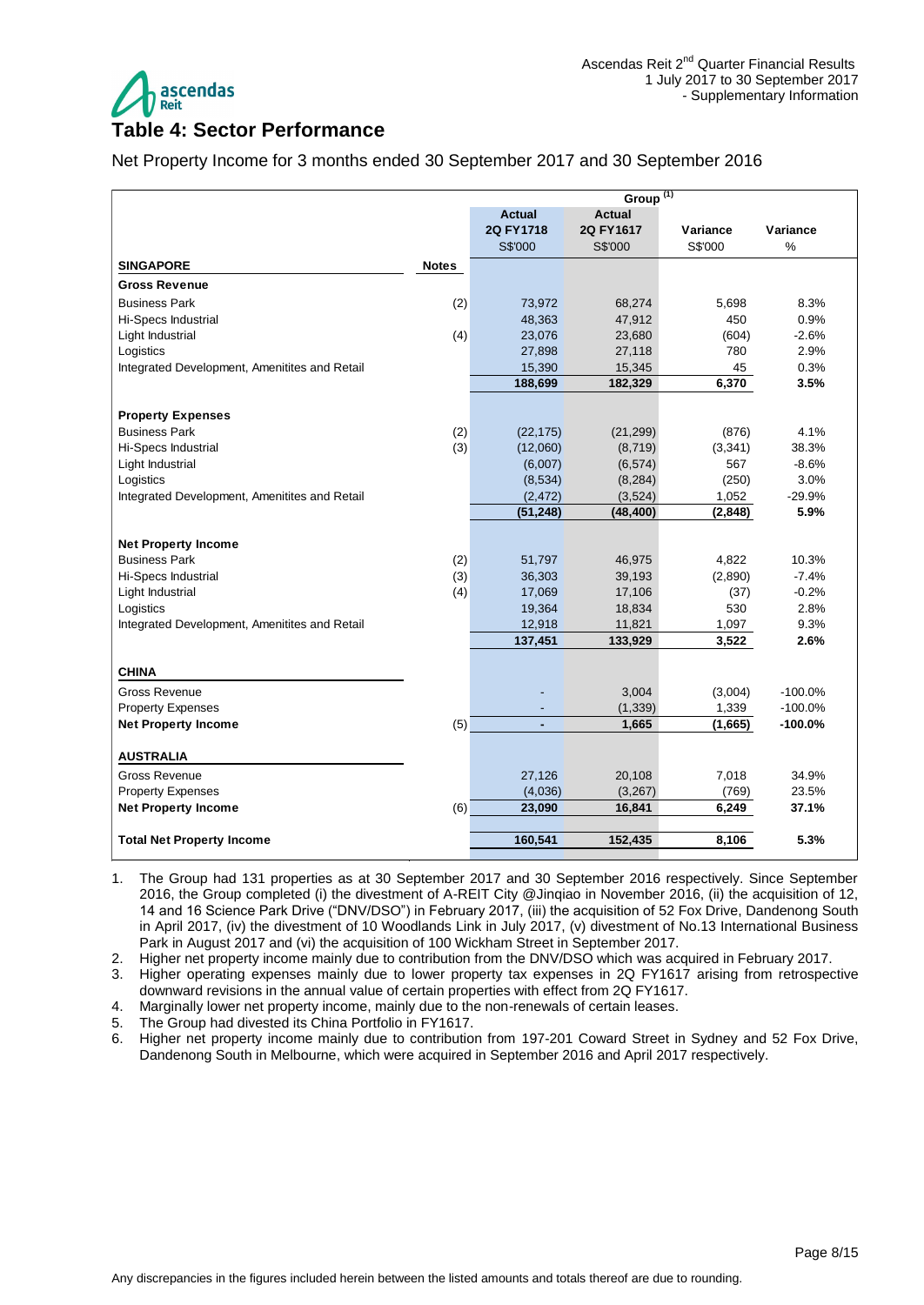

<span id="page-8-0"></span>

# <span id="page-8-1"></span>**Figure 5b: Ascendas Reit Portfolio by Gross Revenue - Tenants' Country of Origin**

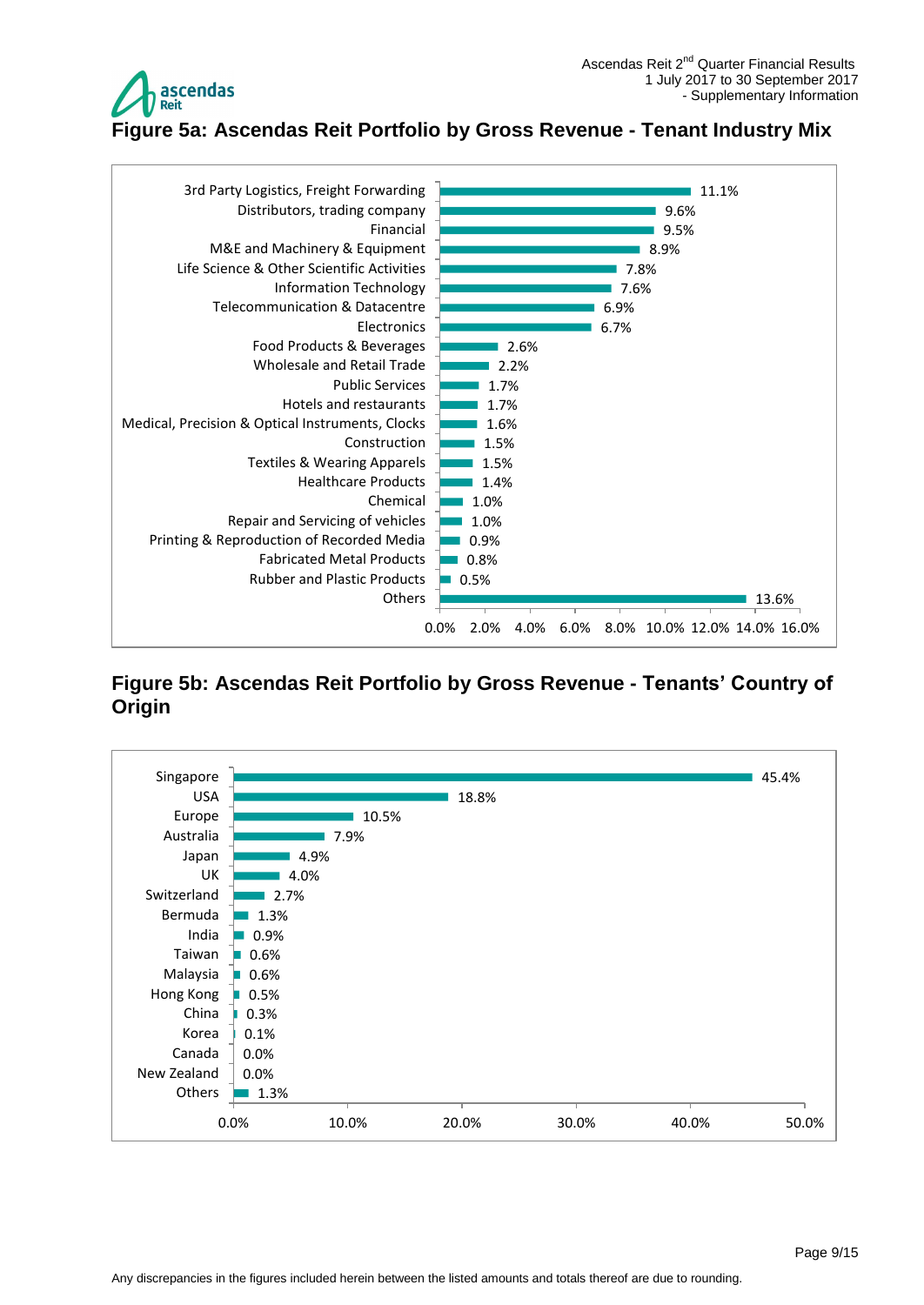

### <span id="page-9-0"></span>**Figure 6a: Business & Science Park Properties (Singapore) by Gross Revenue - Tenant Industry Mix**



### <span id="page-9-1"></span>**Figure 6b: Business & Science Park Properties (Singapore) by Gross Revenue – Tenant's Country of Origin**

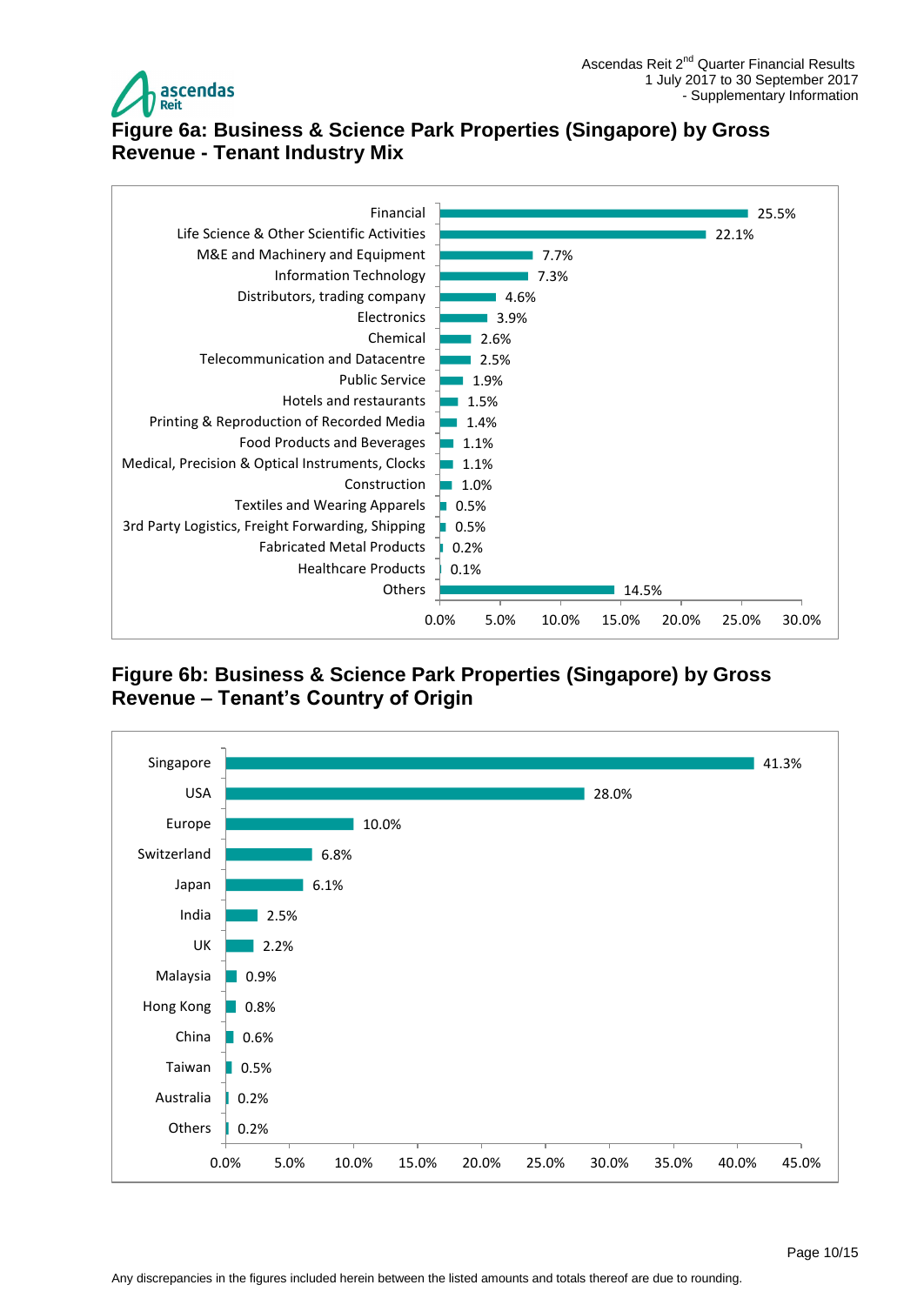

# <span id="page-10-0"></span>**Figure 7a: Hi-Specs Industrial Properties (Singapore) by Gross Revenue - Tenant Industry Mix**



### <span id="page-10-1"></span>**Figure 7b: Hi-Specs Industrial Properties (Singapore) by Gross Revenue - Tenant's Country of Origin**

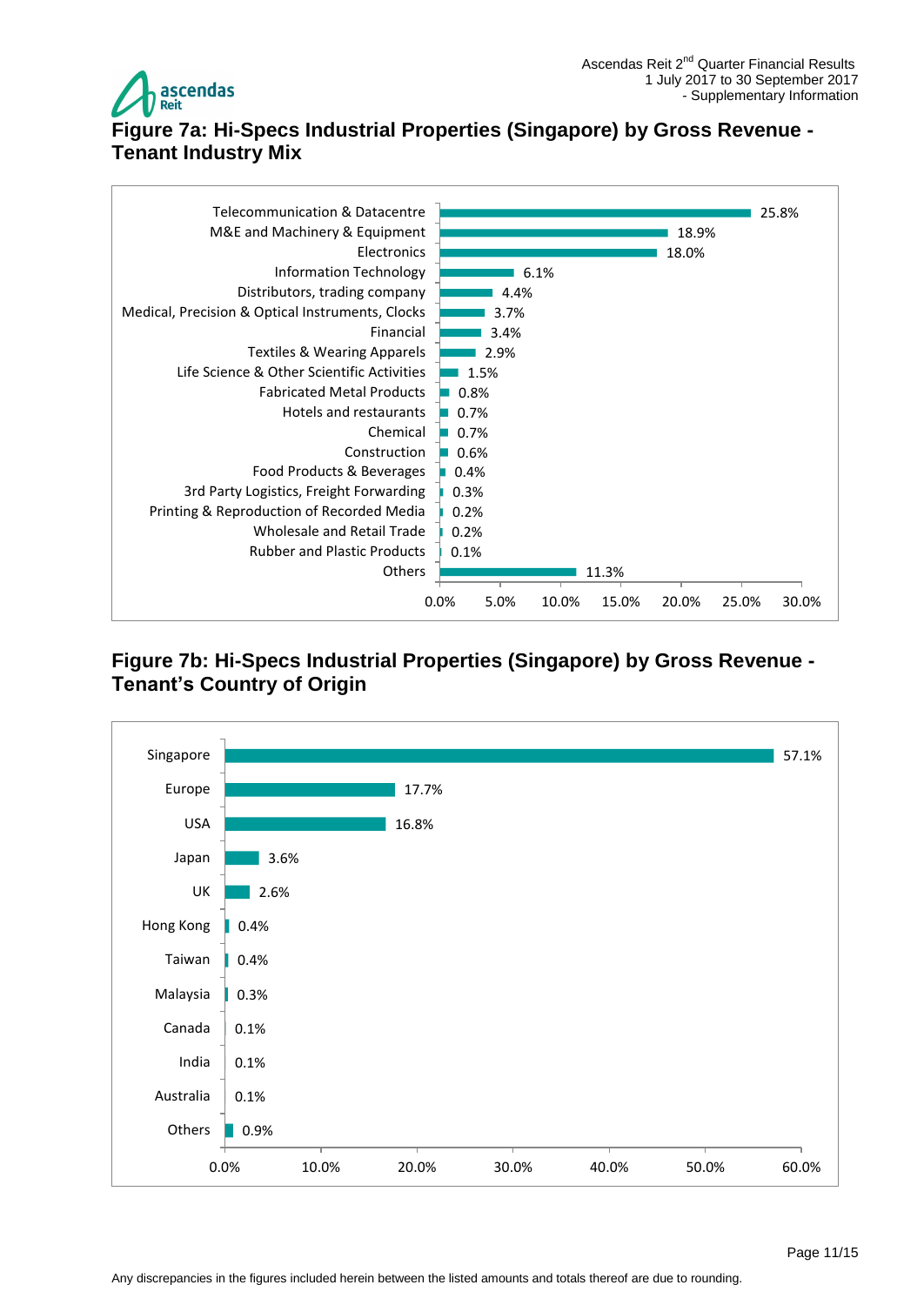

# <span id="page-11-0"></span>**Figure 8a: Light Industrial Properties (Singapore) by Gross Revenue - Tenant Industry Mix**



# <span id="page-11-1"></span>**Figure 8b: Light Industrial Properties (Singapore) by Gross Revenue - Tenant's Country of Origin**

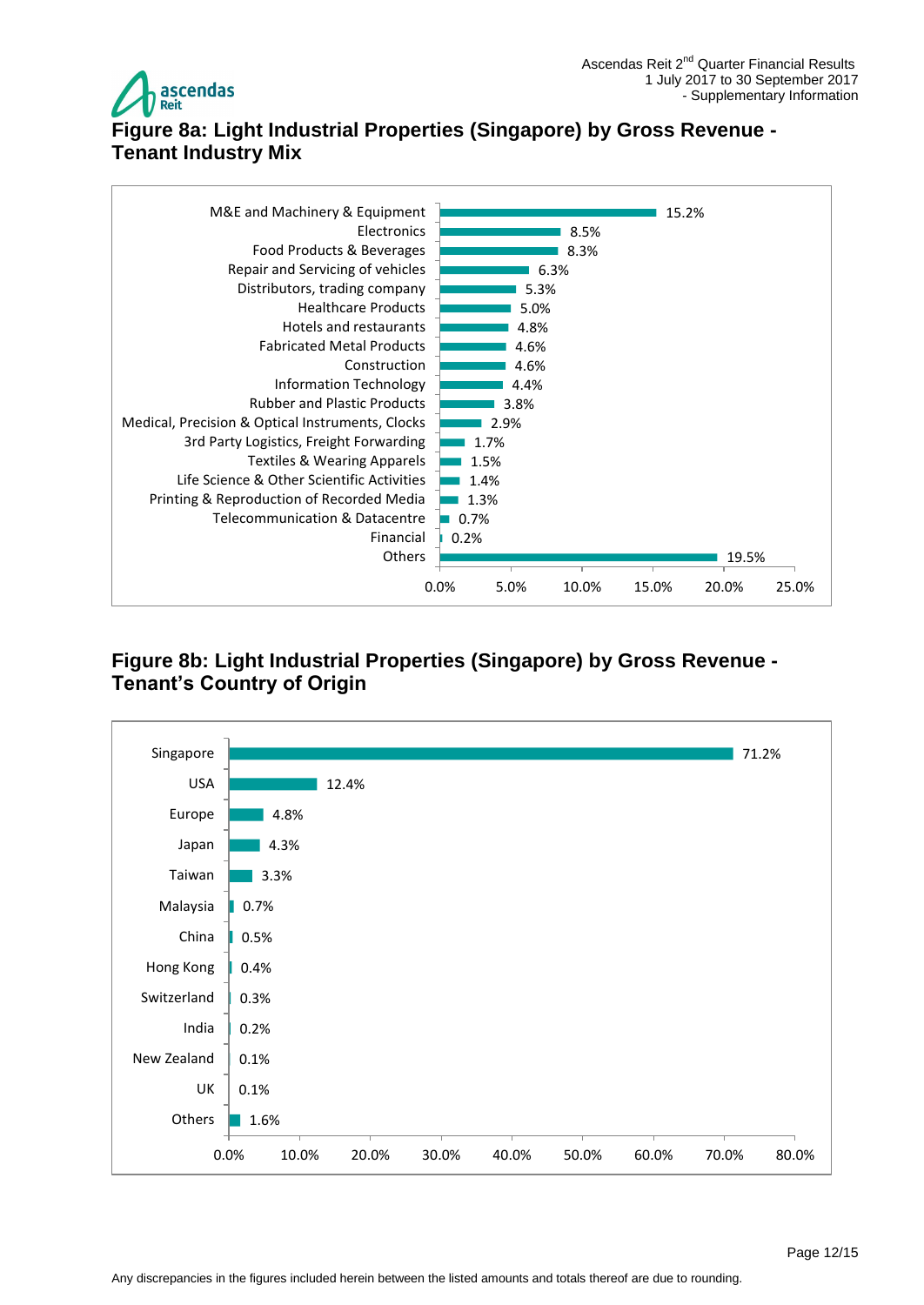

# <span id="page-12-0"></span>**Figure 9a: Logistics & Distribution Centres (Singapore) by Gross Revenue - Tenant Industry Mix**



### <span id="page-12-1"></span>**Figure 9b: Logistics & Distribution Centres (Singapore) by Gross Revenue - Tenant's Country of Origin**

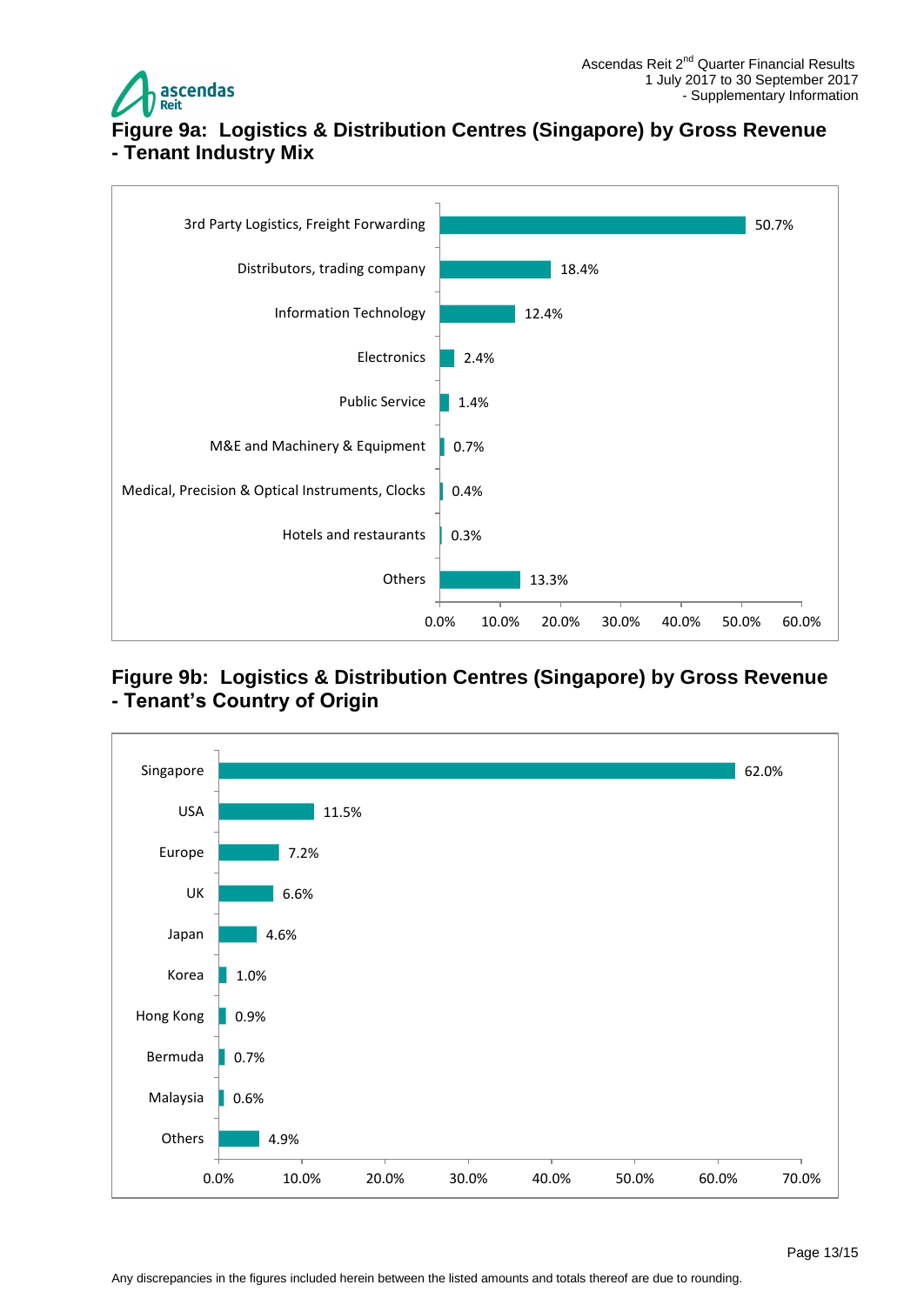

# <span id="page-13-0"></span>**Figure 10a: Integrated Development, Amenities and Retail (Singapore) by Gross Revenue – Tenant Industry Mix**



# <span id="page-13-1"></span>**Figure 10b: Integrated Development, Amenities and Retail (Singapore) by Gross Revenue - Tenant's Country of Origin**